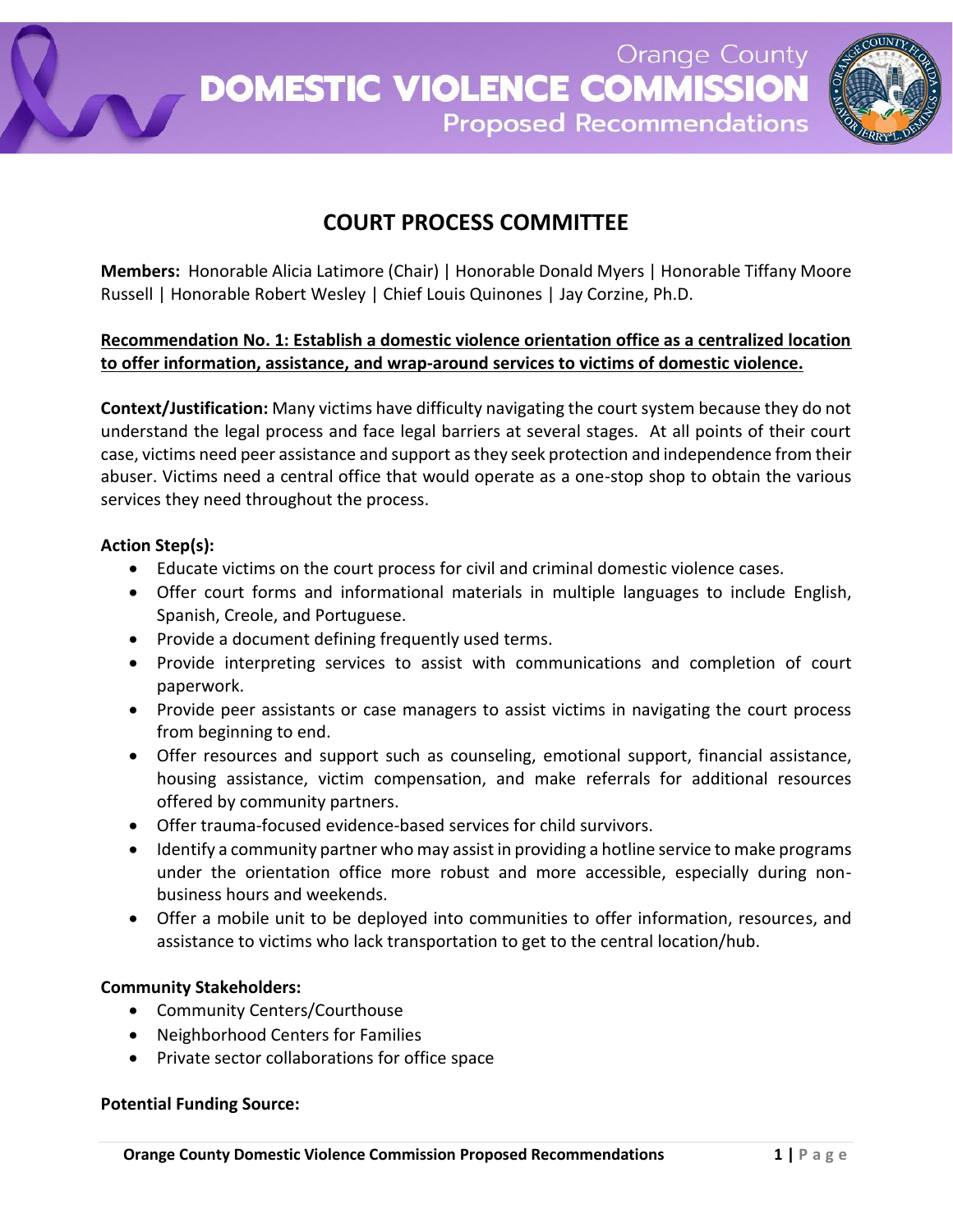

- Federal, state, and local grant opportunities
- Central Florida Foundation
- Orlando Economic Partnership
- CDBG-Community Development Block Grant
- Florida Legal Services
- Private and Non-Profit Sectors
- League of Women Voters
- United Way, 211 Info Line

# **Recommendation No. 2: Implement a process that allows electronic transmission and receipt of injunction paperwork by the Sheriff's Office for civil process service.**

**Context/Justification:** There is a significant delay in serving respondents with civil injunctions due to the Sheriff's Office's inability to receive the process for service electronically. Currently, the Clerk of Court uses a courier to deliver injunction paperwork to the civil process office for service twice per day. This leads to a delay in the service of the process on the abuser, which potentially could expose the victim to an extended period of risk**.**

# **Action Step(s):**

- Form a workgroup of criminal justice partners and related stakeholders to develop and implement a process that would allow electronic transmission and receipt of injunctions.
- Research and review how other jurisdictions have successfully implemented similar technologies.

# **Community Stakeholders:**

- Orange County Sheriff's Office
- Orange County Clerk of Courts
- Information Systems & Security of corresponding agencies

# **Potential Funding Source:**

- Federal and state grant opportunities
- Orange County Government
- Private sector & foundation funding
- League of Women Voters

# **Recommendation No. 3: Allow agencies and court systems to share information that will assist in locating an abuser whose whereabouts are unknown to perfect service or apprehension.**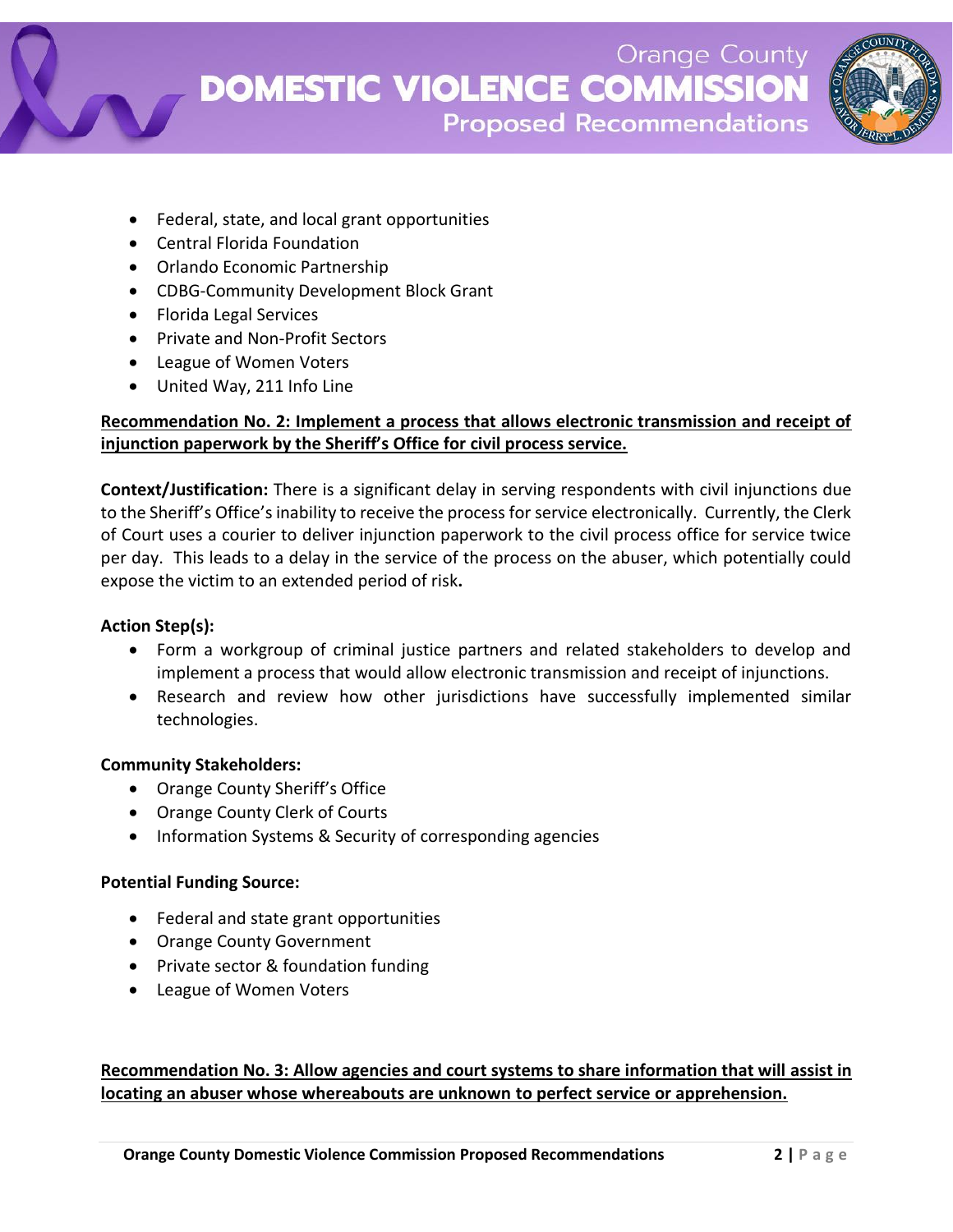

**Context/Justification:** There are significant gaps in the sharing of pertinent information between agencies within court systems, which allows abusers to go undetected. However, individuals may be involved in the court or law enforcement systems. It is important that the systems can share certain information with the court that would assist in locating a respondent whose whereabouts are unknown.

# **Action Step(s):**

- Perform CLEAR and VINE checks on a regular basis to ascertain a correct address to serve the respondent if whereabouts are unknown.
- Establish a technical working group of subject matter experts and system administrators to identify available databases and data sets that identify respondent's location information.
- Develop and adopt an Interagency Data Sharing Agreement in order for pertinent agencies and court systems to serve or apprehend respondents in a more efficient and expeditious manner.

# **Community Stakeholders:**

- Domestic Violence Court Case Management
- Orange County Sheriff's Office
- Legislative/Executive

# **Potential Funding Source:**

No expected cost.

# **Recommendation No. 4: Establish an e-portal with the Clerk's office to receive returns of service.**

**Context/Justification:** Court proceedings are often continued due to untimely or no receipt of proof of service, particularly from out-of-county jurisdictions. This contributes to a waste of resources and the missed or untimely disposition of judicial proceedings.

### **Action Step(s):**

Orange County Clerk of Courts will work with law enforcement agencies and information security systems to develop and deploy e-portal to receive returns of service.

# **Community Stakeholders:**

- Orange County Clerk of Courts
- Orange County Law Enforcement Agencies

### **Potential Funding Source:**

• State and County funding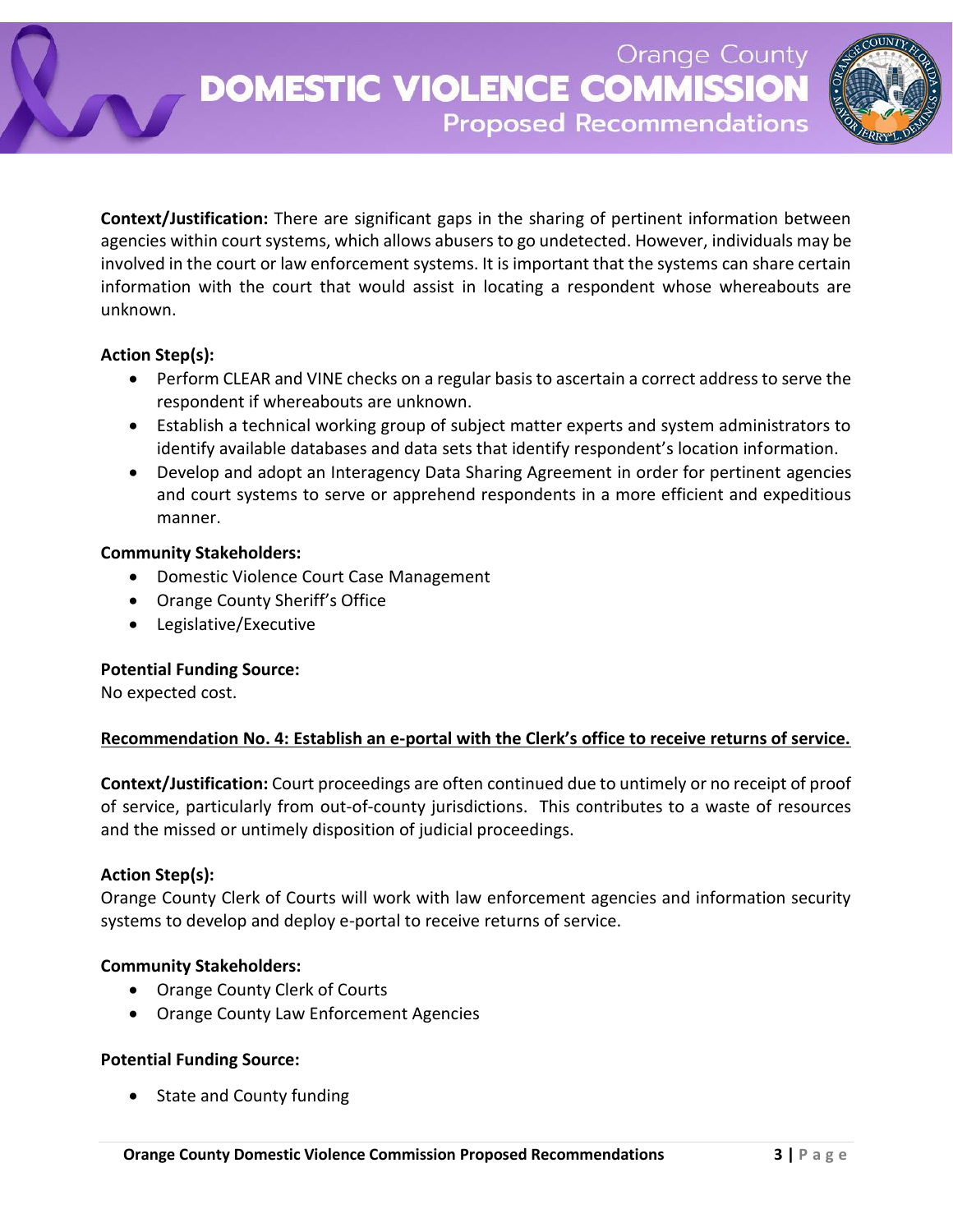

# **Recommendation No. 5: Courts to notify Batterer's Intervention Program (BIP) providers when respondents have violated conditions of release or provisions of domestic violence civil injunctions**.

**Context/Justification:** This notification will assist BIP providers to accurately assess and report to the courts the progress made by defendants/respondents enrolled in BIP programs.

# **Action Step(s):**

 Establish a procedure for the Court system to provide notifications of violations to BIP providers.

## **Community Stakeholders:**

- Ninth Judicial Circuit Case Management
- Orange County Clerk of Courts
- Providers of Batterer's Intervention Programs

## **Potential Funding Source:**

• State and County funding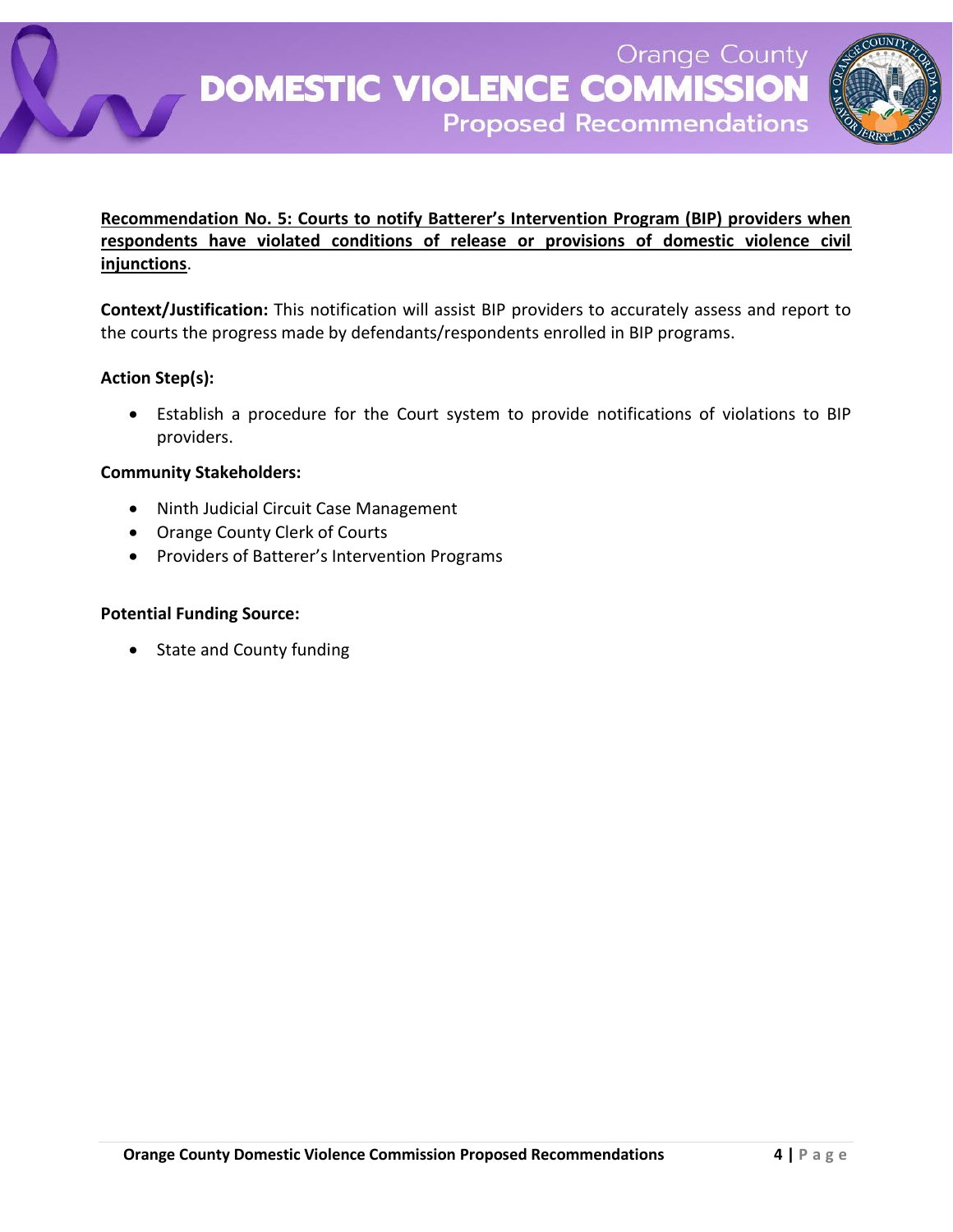

# **SYSTEM PROCESS COMMITTEE**

**Members:** Michelle Sperzel (Chair) | Honorable John Mina | Honorable Monique Worrell | Chief Orlando Rolon | Lui Damiani

# **Recommendation No. 1: Assess and identify gaps in service for victims and perpetrators by conducting a safety and accountability audit and an accompanying mapping of the criminal and civil processes.**

**Context/Justification:** In Orange County, we have seen an increase in domestic violence cases and a 17% increase in domestic violence-related homicides. The System Process Committee's mission is to identify opportunities within the criminal justice system to better coordinate services to reduce the incidences of domestic violence cases, including domestic violence-related homicides.

## **Action Step(s):**

- Designate Harbor House to lead the mapping project with a technical assistance partner.
- Identify technical assistance partner.
- Establish a workgroup of community partners to work with the technical assistance partner to create a community survey and mapping.
- Assist in disseminating a community partner survey.
- Create a procedural map based on findings from surveys and focus groups.
- Discover gaps in safety and accountability within the existing criminal justice system.

# **Community Stakeholders:**

- Domestic Violence Service Providers
- Ninth Judicial Circuit Court of Florida
- Law Enforcement Agencies
- Orange County Corrections, Pre-Trial Services Division, Probation
- Department of Children and Families
- State Attorney's Office
- Clerk of the Court
- Public Defender

# **Potential Funding Source:**

Domestic Violence Service (DVS) Grant funding by the Department of Children and Families.

*\*Harbor House of Central Florida, as a recipient of DVS funding from the Department of Children and Families, will select, retain, and engage the services of Praxis International, a technical assistance*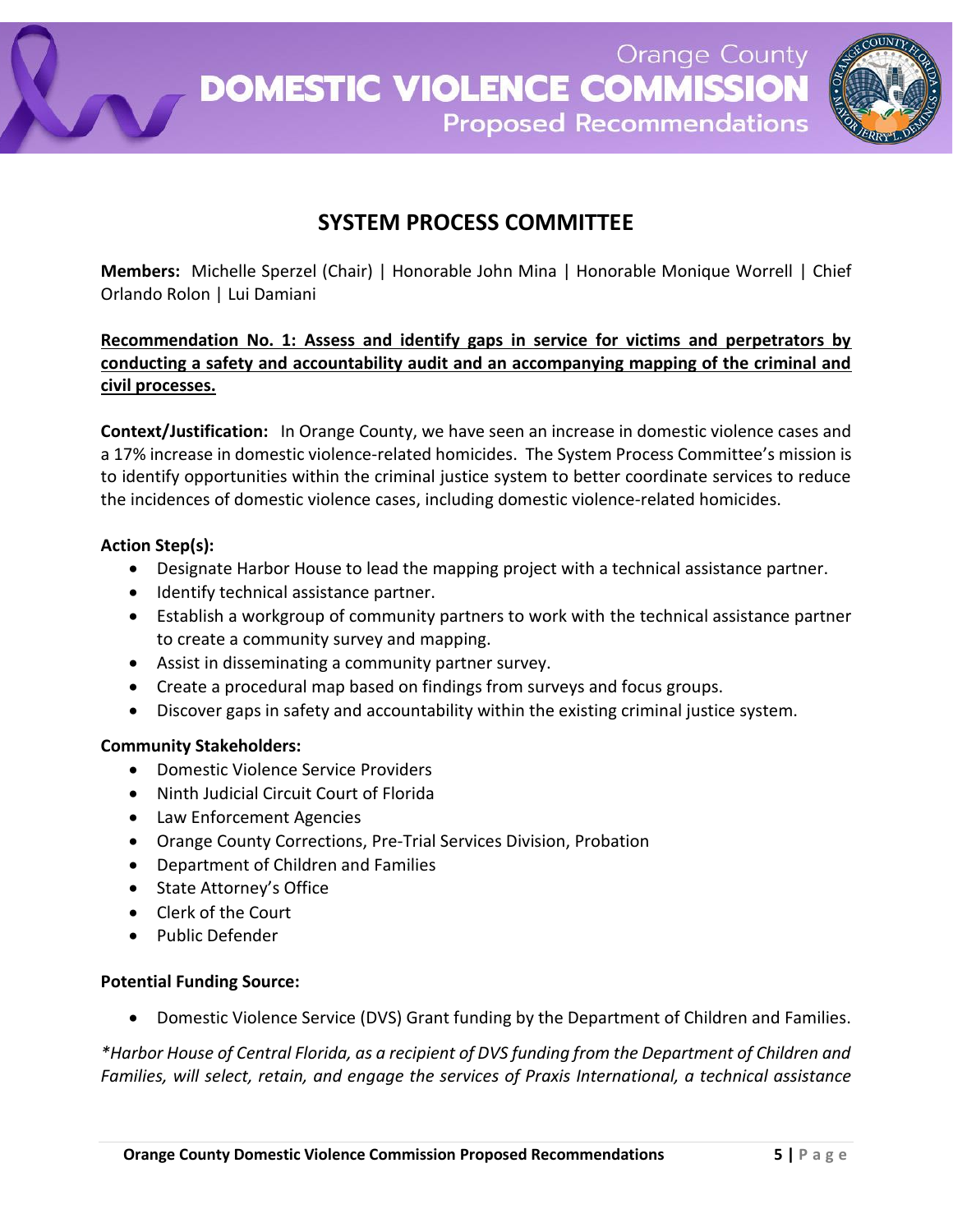

*firm, to conduct the audit and system mapping process. Harbor House has agreed to share the findings of the audit with the Orange County Domestic Violence Commission.* 

# **Recommendation No. 2: Upon completion of the system-mapping project, reconvene the Domestic Violence Commission to present mapping process results, gaps, and necessary recommendations.**

**Context/Justification:** The system mapping process is anticipated to take 8-12 months to be completed. Due to the timeframe, there is a need to regroup after the process results are made available. The findings of the system mapping project will assist stakeholders to identify, address and move forward to remediate gaps in domestic violence processes and services in both civil and criminal spheres.

# **Action Step(s):**

- Reconvene the Domestic Violence Commission to review survey results, mapping, and recommendations provided by Praxis or Harbor House.
- Make appropriate recommendations to the Domestic Violence Commission to address systemic, programmatic, and procedural gaps to better serve perpetrators, victims, and survivors of domestic violence.
- To form a workgroup of relevant partners and stakeholders to implement recommendations from the system mapping process results.

# **Community Stakeholders:**

- Domestic Violence Service Providers
- Ninth Judicial Circuit Court of Florida
- Law Enforcement Agencies
- Orange County Corrections, Pre-Trial Services Division, Probation
- Department of Children and Families
- State Attorney's Office
- Clerk of the Court
- Public Defender

# **Potential Funding Source:**

- Funding sources are dependent on recommendations and solutions to identified gaps.
- Department of Justice, Office of Violence Against Women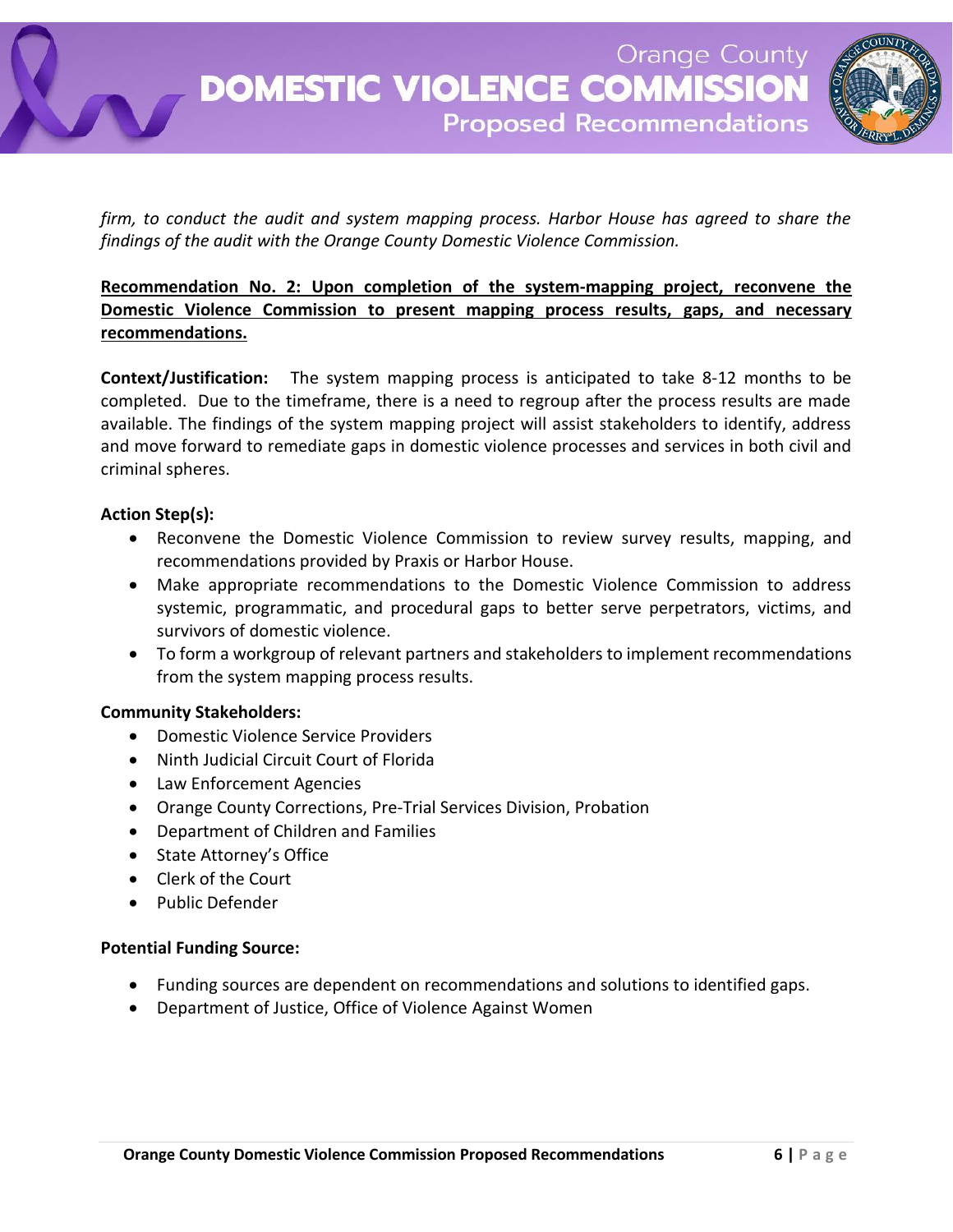

# **COMMUNITY SERVICE & RESOURCES COMMITTEE**

**Members:** Gerry Glynn (Chair) | Jana Jasinski, Ph.D.| Marie Martinez | Sharron Washington

# **Recommendation No. 1: Identify staff or fund position to monitor and report on Domestic Violence Commission recommendations, reports, studies, and ongoing domestic violence efforts to include training in the county.**

**Context/Justification:** A lot of effort goes into a task force and commission reports as well as studies. The county should dedicate staff to review previous reports and recommendations and monitor domestic violence efforts in the county to include systemic changes. This type of monitoring informs training needs for county personnel and community members to improve the community's prevention and response to domestic violence.

# **Action Step(s):**

- Review domestic violence training curriculum for county personnel and the community.
- Work with county human resources and training team on implementation of training for employees.
- Work with community-based agencies on current training platforms and develop strategies for dissemination of training in the community to include but not limited to faith-based leaders, fire rescue personnel, law enforcement to include SRO's, courts, and animal services personnel.
- Create progress reports on a semi-annual basis.

# **Community Stakeholders:**

- Domestic Violence Service Providers
- Faith-based leaders
- Fire Rescue Department in Orange County
- Law Enforcement Agencies in Orange County
- Ninth Judicial Circuit
- Orange County Animal Services

# **Potential Funding Source(s):**

• Federal, state, and local grant opportunities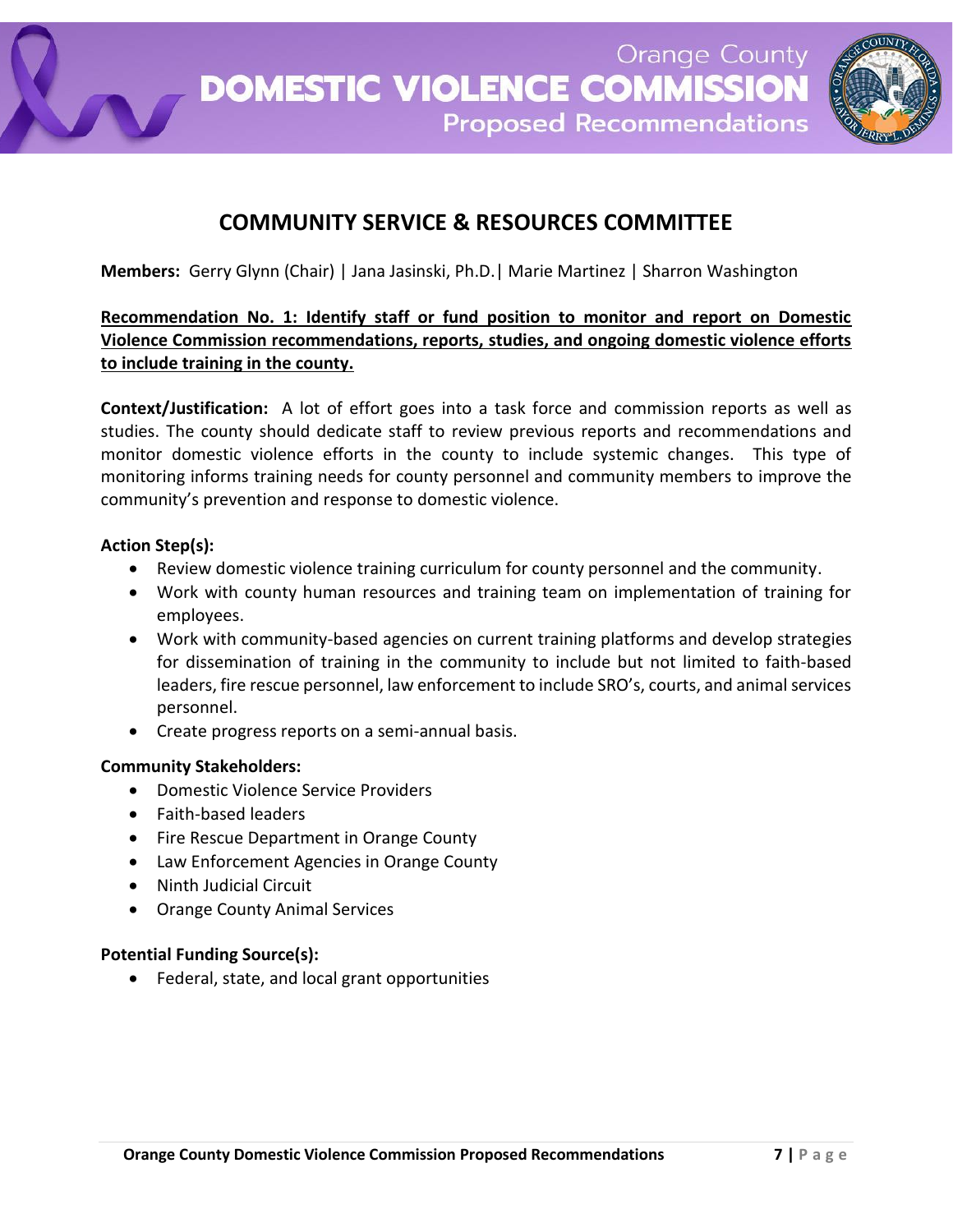

# **Recommendation No. 2: Engage with Faith-Based and Humanistic Leaders to develop a Domestic Violence Outreach Campaign.**

**Context/Justification**: Our faith-based and humanistic leaders are trusted voices in the community and play a critical role in preventing domestic violence. By knowing the early signs of domestic violence, faith-based and humanistic leaders can deliver a concise message to their congregations regarding family violence and assistance.

# **Action Step(s):**

- County staff and community stakeholders will work with faith-based and humanistic leaders to develop and coordinate a campaign to prevent and combat domestic violence.
- Work with community stakeholders to provide ongoing training to faith-based and humanistic leaders on the early signs of domestic violence and the resources available.
- Engage media partners and Orange TV to develop campaign messages and collateral materials.

## **Community Stakeholders:**

- Faith-Based and Humanistic Leaders Council
- Interfaith Council
- National Latino

# **Potential Funding Sources:**

N/A

# **Recommendation No. 3: Develop domestic violence response teams with Orange County law enforcement agencies.**

**Context/Justification:** As our community and the nation engage in a dialogue about law enforcement's role in responding to various types of 911 calls, the County should ensure that all law enforcement agencies within the county have an adequate number of officers trained in domestic violence response teams.

# **Action Step(s):**

- Review recommendations with all law enforcement agencies and share Orlando Police Department's model for replication.
- Review current domestic violence training for law enforcement agencies.
- Work with law enforcement to develop domestic violence response teams and training to include cultural competency and trauma-informed decision-making.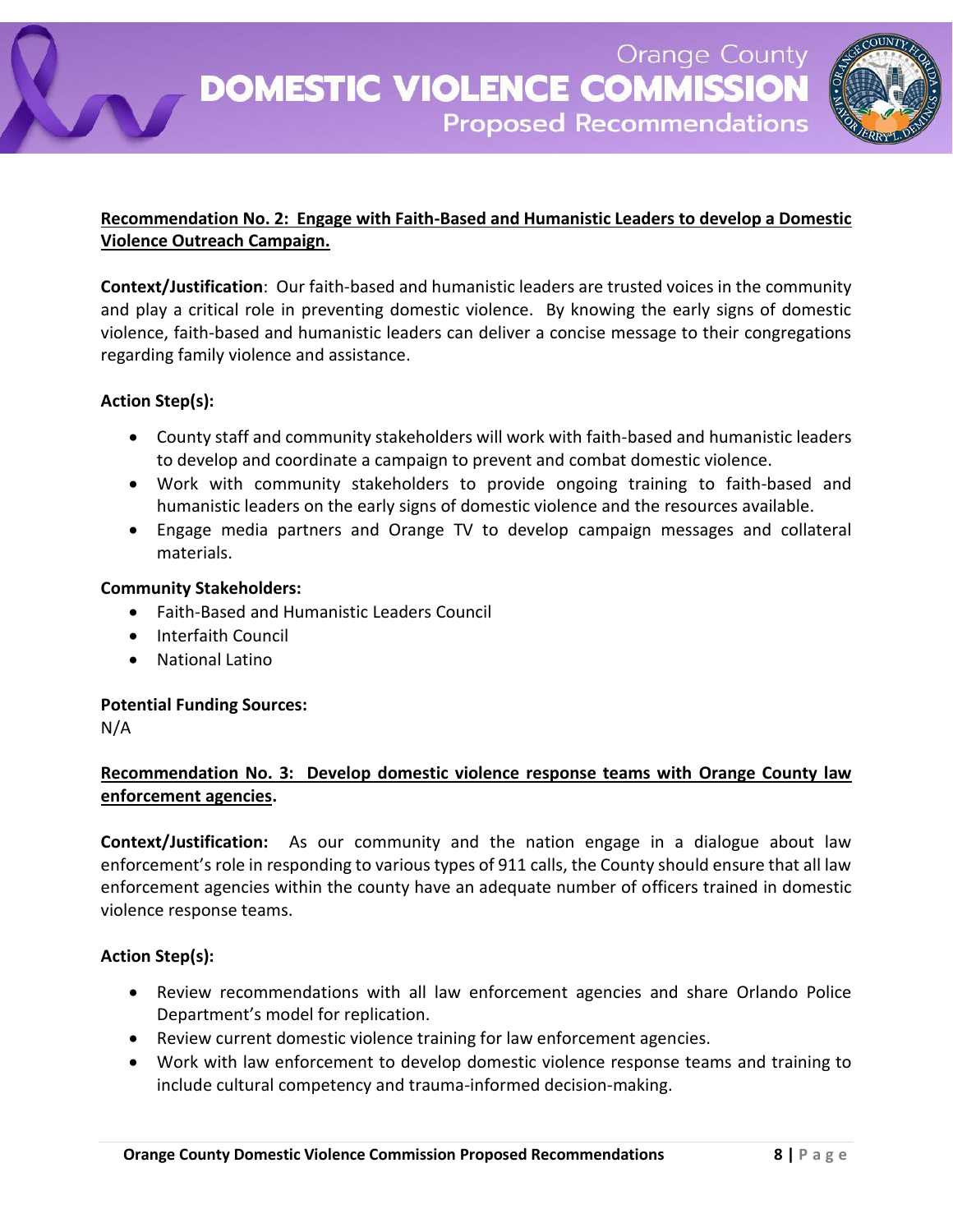

## **Community Stakeholders:**

- Orange County Law Enforcement Agencies
- Domestic Violence Service Providers

## **Potential Funding Source(s):**

Funding would be derived from any reallocation of funds related to public safety

# **Recommendation No. 4: Expand criteria/focus area of the Orange County Citizens Commission for Children to include domestic violence.**

**Context/Justification:** In the past couple of years, Orange County has committed additional funds for targeted zip codes to address the unmet needs of children and their families. The funds are distributed through the Orange County Citizens Commission for Children. The Commission should expand the service area/criteria to include domestic violence. Domestic violence is a children's issue and needs to be included as a category funded through the Citizens Commission.

# **Action Step(s):**

 Work with Orange County Citizens Commission for Children staff to include domestic violence as a funding category.

### **Community Stakeholders:**

Orange County Citizen Commission for Children Advisory Board

# **Potential Funding Source(s)**

Funding provided in the Orange County Citizens Commission for Children budget

# **Recommendation No. 5: Seek dedicated public/private funding to support transportation services for domestic violence victims and survivors.**

**Context/Justification:** Due to limited transportation funds to assist victims of domestic violence, many are prevented from obtaining the protection or services they need due to transportation barriers.

# **Action Step(s):**

- Work with public and private transportation partners to provide vouchers to assist victims of domestic violence with access to transportation services.
- Develop a resource directory of transportation resources for victims and service providers.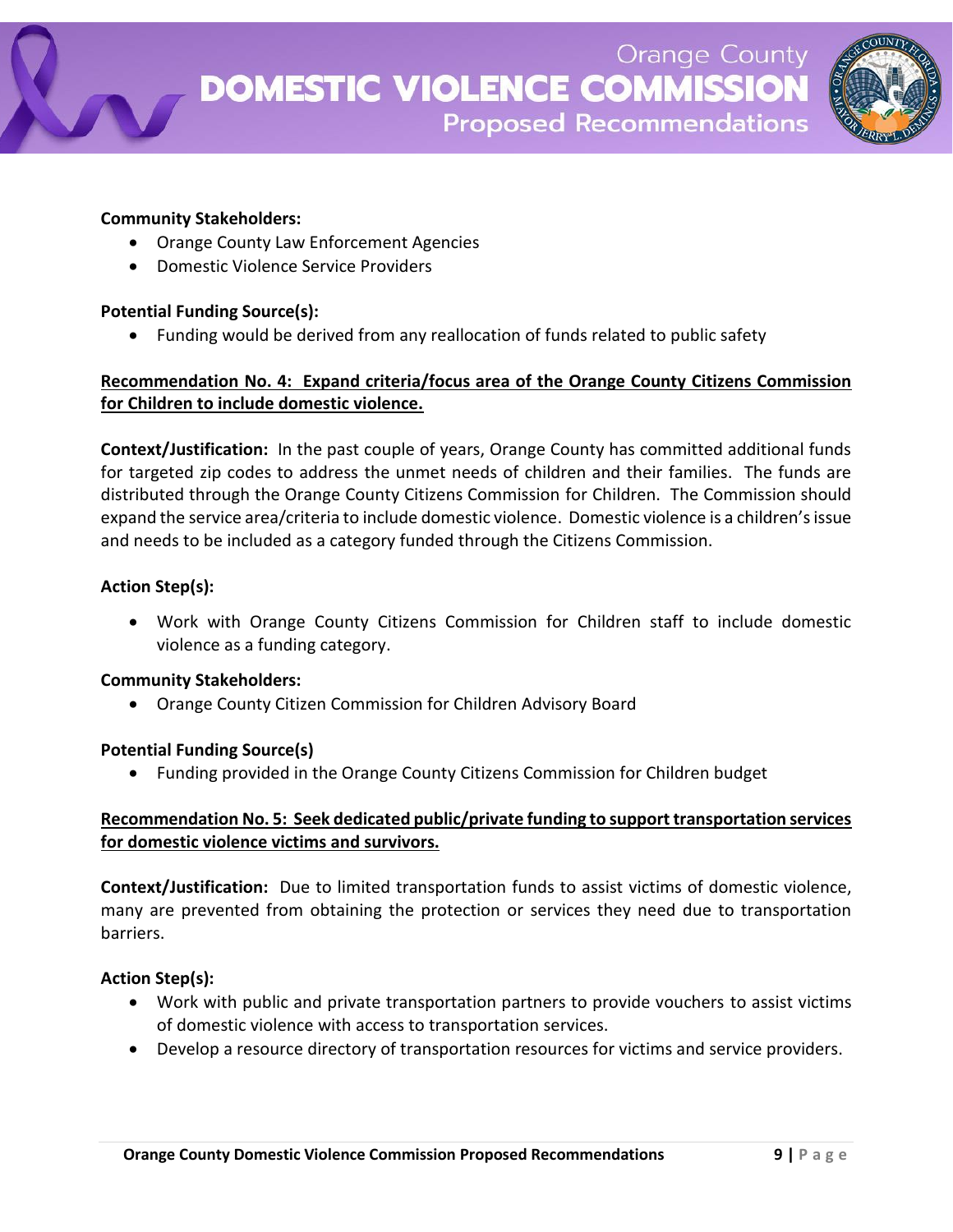

### **Community Stakeholders:**

- Public and Private Transportation Partners
- Domestic Violence Service Providers
- Hospitals/Emergency Departments
- United Way 2-1-1
- Faith-Based and Humanistic Leaders
- Ninth Judicial Circuit

#### **Potential Funding Source(s):**

- Federal, State, and Local Grant Funding Opportunities
- In-kind donation from public and private transportation partners

# **Recommendation No. 6: Prioritize housing resources for victims of domestic violence in Orange County.**

**Context/Justification:** Housing is and will continue to be a major problem in Orange County. The County leadership has committed substantial funds to address the housing needs of the most vulnerable in our county. Housing is a key factor in ensuring the victim's protection and their ability to leave their abuser.

#### **Action Step(s):**

• Identify and prioritize housing resources for victims of domestic violence.

#### **Community Stakeholders:**

Orange County Housing and Community Development Division

#### **Potential Funding Source(s):**

• Existing Orange County funding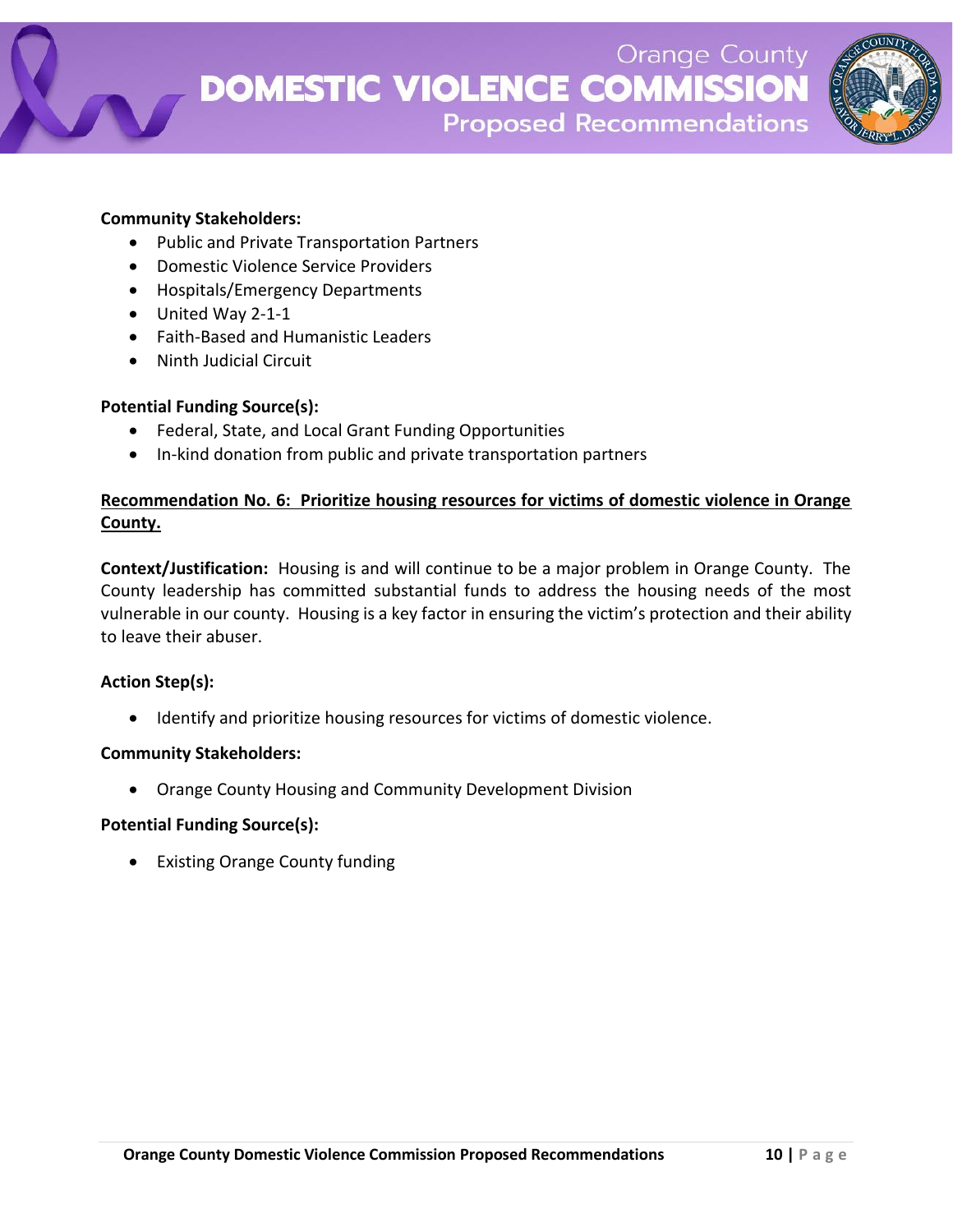

# **PUBLIC AWARENESS & COMMUNITY EDUCATION COMMITTEE**

**Members:** Heather Wilkie (Chair) | Lisa Alexander | Diana Mejia | Tekoa Pouerie | Bob Smedley

## **Recommendation No. 1: Create Domestic Violence Public Service Announcements (PSA).**

**Context/Justification:** There is a need to educate our community as well as present and future victims regarding the signs and types of domestic violence. The PSA's provide an opportunity to send messages of encouragement to victims and reinforce the resources available in the community.

### **Action Steps:**

- Create PSA to include survivors and advocates from diverse backgrounds including Asian, African American, Hispanic, Muslim, LGBTQ, and White.
- Create short segments from the overarching PSA directed at specific communities.
- Increase outreach by sharing PSA's on social media, county website, county commissioners, community partners, and media outlets.
- Plan and execute a strategy to secure ad and billboard placements to promote PSA message.
- Draft and send a press release to announce the release of PSA's.

### **Community Stakeholders:**

- Orange County Communications Division
- Orange County Domestic Violence Commission, Public Awareness & Community Education Committee
- Orange County Public Schools Communications
- Electronic and print media
- Community partners
- **•** Survivors
- Hospitals and healthcare providers

### **Potential Funding Source:**

No expected cost.

# **Recommendation No. 2: Build and maintain a multilingual Domestic Violence Community Resource Page & E-Guide.**

**Context/Justification:** A victim who experiences domestic violence is often traumatized and overwhelmed. A community resource directory is needed to assist domestic violence victims to navigate the system and access available resources.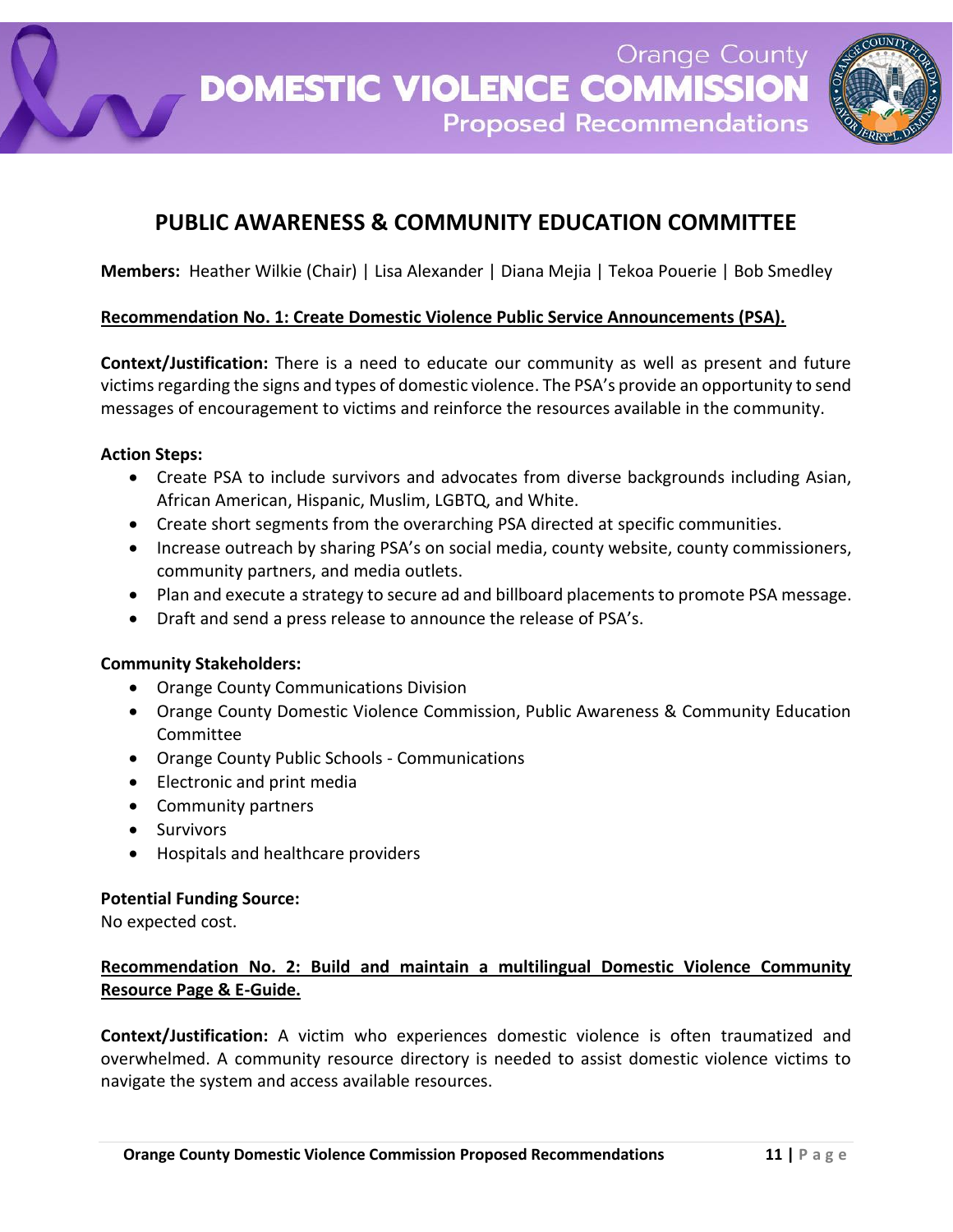

## **Action Steps:**

- Collect information about domestic violence service providers.
- Draft and publish community resource page and e-guide in English, Spanish, and Creole.
- Promote resources among domestic violence service providers, community-based providers, healthcare agencies, faith-based organizations, and public safety agencies (law enforcement, fire rescue, and corrections department).

## **Community Stakeholders:**

- Orange County Communications Division
- Orange County Domestic Violence Commission, Public Awareness & Community Education Committee
- Community-Based Service Providers
- Community partners
- Electronic and print media outlets

## **Potential Funding Source:**

No expected cost.

**Recommendation No. 3: Publish periodic newsroom stories on Orange County Newsroom focused on educating the community on how to recognize the signs of domestic violence, provide messages of encouragement for survivors and inform the public and victims there is a safe way out and a call to action.**

**Context/Justification:** Periodic newsroom stories are needed to increase awareness and create momentum and interest from the media and the community in general about domestic violence issues. Newsroom stories also provide an opportunity to promote the signs of domestic violence and learn more about available resources.

# **Action Step(s):**

- Increase outreach by sharing newsroom stories on county social media, and share with county commissioners, community partners, and media outlets.
- Work with community stakeholders to develop periodic newsroom stories for ongoing engagement with the community and media outlets.

### **Community Stakeholders:**

- Orange County Communications Division
- Orange County Domestic Violence Commission, Public Awareness & Community Education Committee
- Communication partners